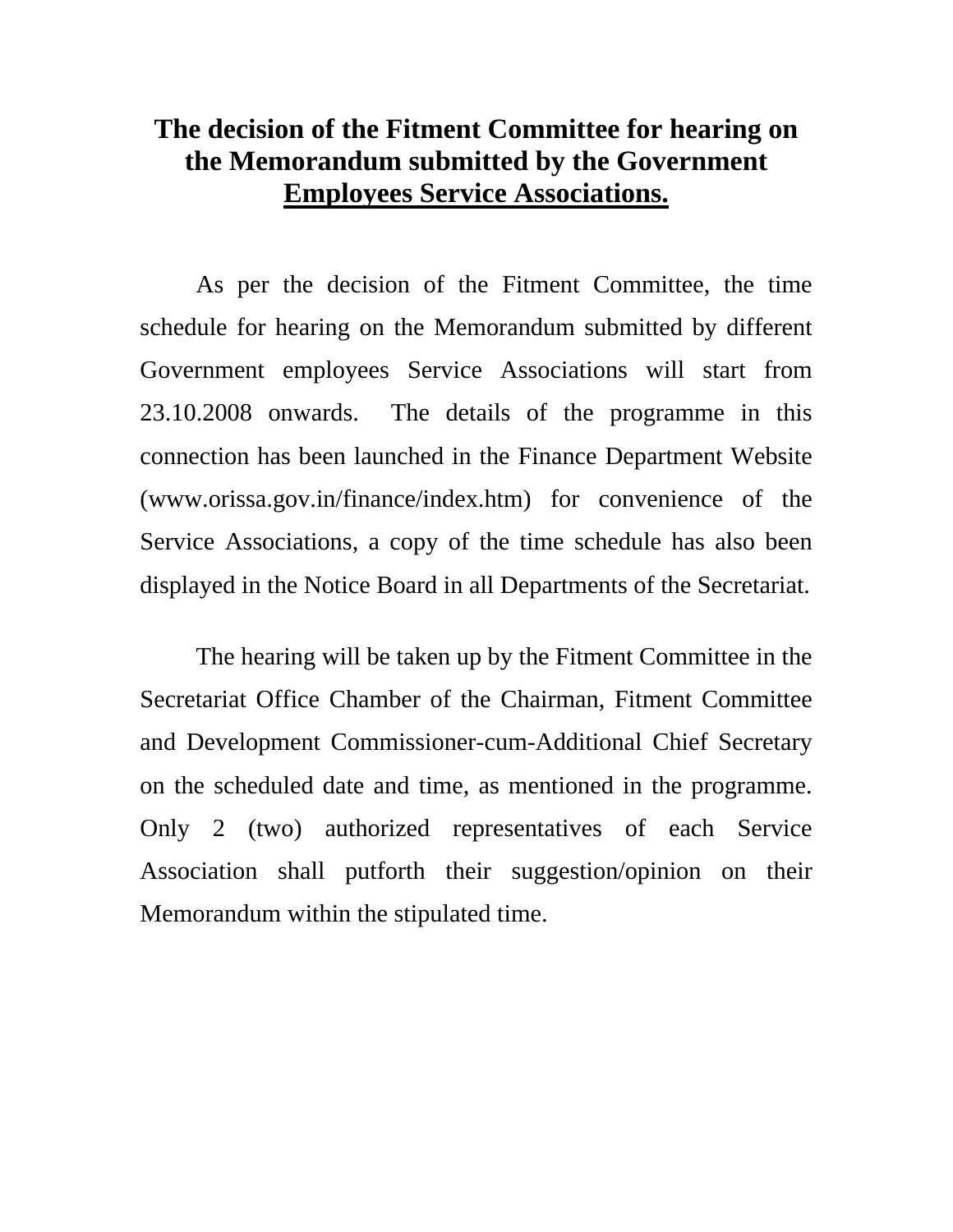## ଫିଟ୍ମେଖ କମିଟିର ଦ୍ୱିତୀୟ ବୈଠକରେ ସରକାରୀ କର୍ମଚାରୀ ସଂଘମାନଙ୍କଠାରୁ ପ୍ରାୟ ହୋଇଥିବା ମେମୋରାଷମ୍ର ଶୁଣାଣୀ ପାଇଁ ନିଷ୍କରି

ଫିଟ୍ମେଣ୍ଟ କମିଟିର ନିଷ୍କର୍ତ୍ତି ଅନୁଯାଇ କେବଳ ସରକାରୀ କର୍ମଚାରୀ ସଂଘ ମାନଙ୍କଠାରୁ ଅର୍ଥ ବିଭାଗ ଦାରା ପାୟ ହୋଇଥିବା ମେମୋରାଣ୍ଟମଗୁଡିକର ଶୁଣାଣୀ ପାଇଁ ତା ୨୩.୧୦.୨୦୦୮ ଠାରୁ ଏକ କାର୍ଯ୍ୟନିର୍ଘିଣ୍ଟ ଛିର କରାଯାଇଅଛି । ସଂପୂକ୍ତ କର୍ମଚାରୀ ସଂଘର କର୍ମକର୍ତ୍ତା ମାନଙ୍କର ବିଶେଷ ଅବଗତି ନିମନ୍ତେ ଉକ୍ତ କାର୍ଯ୍ୟତ୍ମର ସବିଶେଷ ବିବରଣୀ ଅର୍ଥ ବିଭାଗର ୱେବସାଇଟ (www.orissa.gov.in/finance/index.htm) 60 ପଦଶିତ ହୋଇଅଛି । କର୍ମଚାରୀ ସଂଘମାନଙ୍କ ଆଶୁସ୍ତନା ନିମନ୍ତେ ଏହି କାର୍ଯ୍ୟନିର୍ଘିଣ୍ଟର ଏକକିତା ନକଲ ସଚିବାଳୟର ସମସ୍ତ ବିଭାଗର ନୋଟିସ୍ ବୋର୍ଡରେ ପ୍ରକାଶ କରାଯାଇଅଛି ।

ଧାର୍ଯ୍ୟ ଦିବସ ମାନଙ୍କରେ କାର୍ଯ୍ୟନିର୍ଘିଣ୍ଟ ଅନୁଯାଇ ଏହି ଶୁଣାଣୀ, ଚେୟାରମ୍ୟାନ, ଫିଟ୍ମେଣ୍ଟ୍ କମିଟି ଏବଂ ଉନ୍ୟୁନ କମିଶନର ତଥା ଅତିରିକ୍ତ ମୂଖ୍ୟ ଶାସନ ସଚିବଙ୍କ ସଚିବାଳୟୟିତ କାର୍ଯ୍ୟାଳୟ ପ୍ରକୋଷରେ ହେବ । ଏହି ଶୁଣାଣୀରେ ସଂପୃକ୍ତ ସଂଘର କେବଳ ଦୂଇଜଣ ପ୍ତିନିଧି ଉପଛିତ ରହି ଦାଖଲ କରିଥିବା ମେମୋରାଣ୍ଡମ୍ ସମ୍ପର୍କରେ ସୁଚିନ୍ତିତ ମତାମତ/ପରାମର୍ଶ ସଂକ୍ଷିପ୍ତ ସମୟସୀମା ମଧ୍ୟରେ ପ୍ଦାନ କରିପାରିବେ ।

> ଅତିରିକ ଶାମନ ମନିବ ଏବଂ ଆବାହଜ, ଫିଟ୍ମେଝ ଜମିଟି,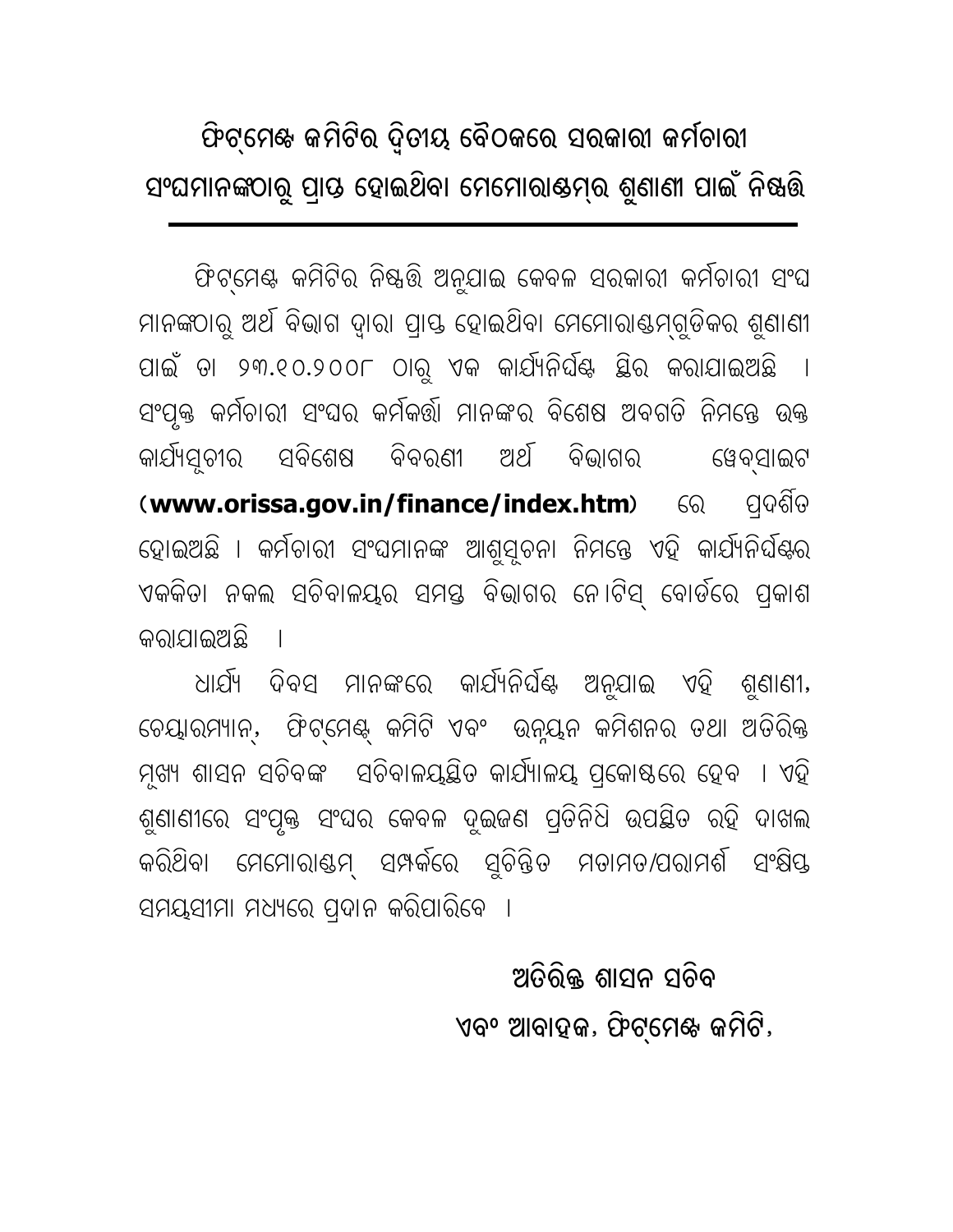## ଫିଟ୍ମେଖ୍ କମିଟିର ଦ୍ୱିତୀୟ ବୈଠକରେ ସରକାରୀ କର୍ମଚାରୀ ସଂଘମାନଙ୍କଠାରୁ ପ୍ରାୟ ହୋଇଥିବା ମେମୋରାଷମ୍ର ଶୁଣାଣୀ ପାଇଁ ନିଷ୍କରି

ଫିଟ୍ମେଣ୍ଟ କମିଟିର ନିଷ୍କର୍ତ୍ତି ଅନୁଯାଇ କେବଳ ସରକାରୀ କର୍ମଚାରୀ ସଂଘ ମାନଙ୍କଠାରୁ ଅର୍ଥ ବିଭାଗ ଦାରା ପାୟ ହୋଇଥିବା ମେମୋରାଣ୍ଟମଗୁଡିକର ଶୁଣାଣୀ ପାଇଁ ତା ୨୩.୧୦.୨୦୦୮ ଠାରୁ ଏକ କାର୍ଯ୍ୟନିର୍ଘିଣ୍ଟ ଛିର କରାଯାଇଅଛି । ସଂପୂକ୍ତ କର୍ମଚାରୀ ସଂଘର କର୍ମକର୍ତ୍ତା ମାନଙ୍କର ବିଶେଷ ଅବଗତି ନିମନ୍ତେ ଉକ୍ତ କାର୍ଯ୍ୟତ୍ମର ସବିଶେଷ ବିବରଣୀ ଅର୍ଥ ବିଭାଗର ୱେବସାଇଟ (www.orissa.gov.in/finance/index.htm) 60 ପଦଶିତ ହୋଇଅଛି । କର୍ମଚାରୀ ସଂଘମାନଙ୍କ ଆଶୁସ୍ତନା ନିମନ୍ତେ ଏହି କାର୍ଯ୍ୟନିର୍ଘିଣ୍ଟର ଏକକିତା ନକଲ ସଚିବାଳୟର ସମସ୍ତ ବିଭାଗର ନୋଟିସ୍ ବୋର୍ଡରେ ପ୍ରକାଶ କରାଯାଇଅଛି  $\mathbf{I}$ 

ଧାର୍ଯ୍ୟ ଦିବସ ମାନଙ୍କରେ କାର୍ଯ୍ୟନିର୍ଘିଣ୍ଟ ଅନୁଯାଇ ଏହି ଶୁଣାଣୀ, ଚେୟାରମ୍ୟାନ୍, ଫିଟ୍ମେଣ୍ଟ୍ କମିଟି ଏବଂ ଉନ୍ୟୁନ କମିଶନର ତଥା ଅତିରିକ୍ତ ମ଼ଖ୍ୟ ଶାସନ ସଚିବଙ୍କ ସଚିବାଳୟୟିତ କାର୍ଯ୍ୟାଳୟ ପ୍ଳୋଷ୍ଠରେ ହେବ । ଏହି ଶୁଣାଣୀରେ ସଂପୃକ୍ତ ସଂଘର କେବଳ ଦୁଇଜଣ ପ୍ରତିନିଧି ଉପଛିତ ରହି ଦାଖଲ କରିଥିବା ମେମୋରାଣ୍ଡମ୍ ସମ୍ପର୍କରେ ସୁଚିନ୍ତିତ ମତାମତ/ପରାମର୍ଶ ସଂକ୍ଷିପ୍ତ ସମୟସୀମା ମଧ୍ୟରେ ପ୍ଦାନ କରିପାରିବେ ।